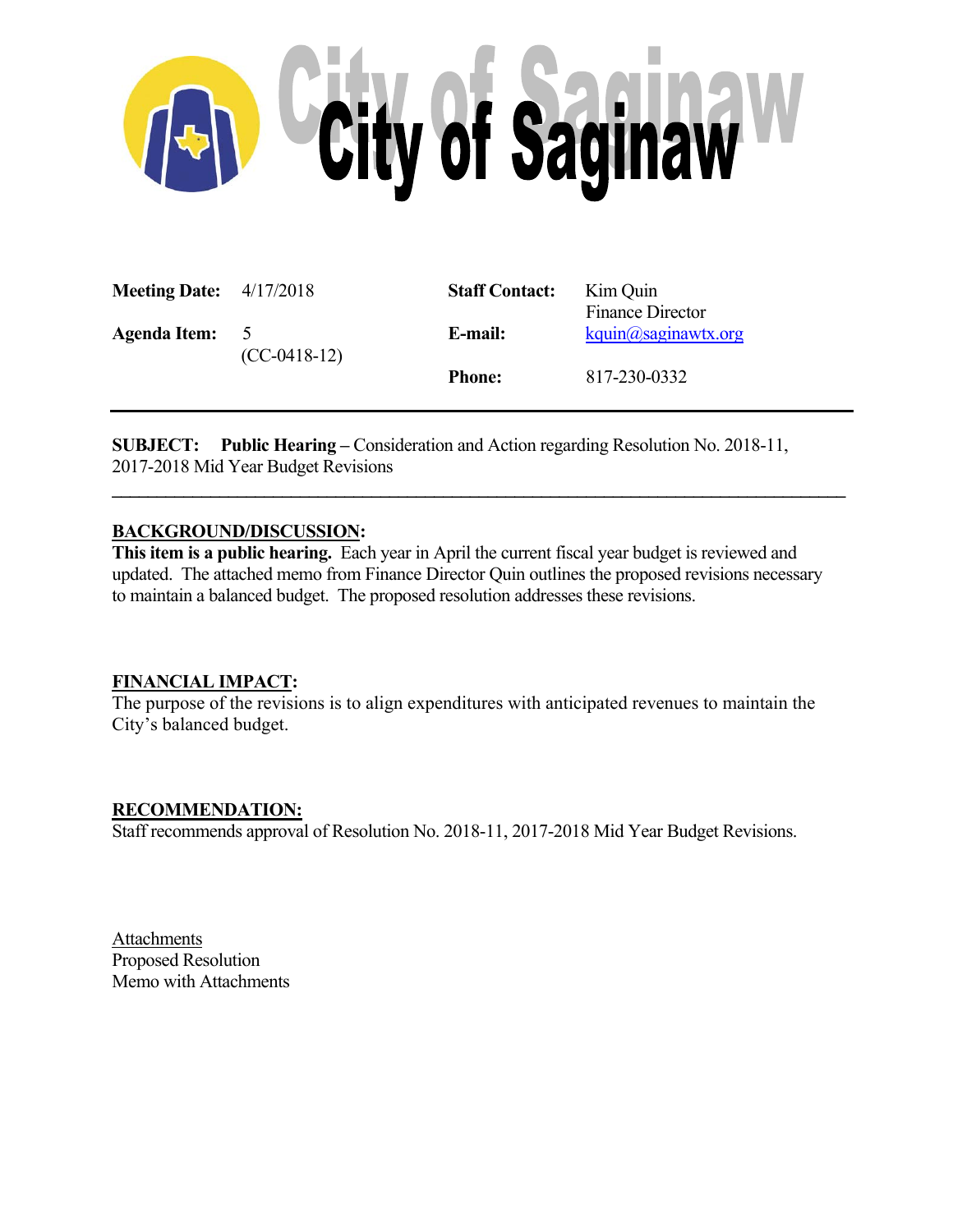## **CITY OF SAGINAW RESOLUTION NO. 2018-11**

## **BY THE CITY COUNCIL OF THE CITY OF SAGINAW, TEXAS ADOPTING A REVISED BUDGET FOR THE CITY OF SAGINAW FOR THE FISCAL YEAR BEGINNING OCTOBER 1, 2017 AND ENDING SEPTEMBER 30, 2018**

 **WHEREAS,** in accordance with Chapter 102 of the Texas Local Government Code and Article XII of the City Charter, notice of a public hearing before the City Council was published in the official newspaper of the City to consider adoption of the revised budget for the City of Saginaw, Texas, for the fiscal year beginning October 1, 2017 and ending September 30, 2018; and

 **WHEREAS,** the City Council has heretofore held the public hearing to receive public comment on the proposed revised budget; and

 **WHEREAS,** the City Council is of the opinion and finds that the revised budget is in the best interest of the municipal taxpayers and that it should be adopted and approved as presented.

## **NOW THEREFORE, BE IT RESOLVED BY THE CITY COUNCIL OF THE CITY OF SAGINAW, TEXAS:**

 1. That the revised budget prepared by City Staff and filed with the City Secretary, with such modifications and amendments as have been made by the City Council, a copy of which revised budget with any and all such modifications and amendments is attached hereto and incorporated by reference as part of this Resolution, be and the same is hereby approved and adopted as the budget for the operation of the City of Saginaw, Texas, for the fiscal year beginning October 1, 2017 and ending September 30, 2018.

 2. That a copy of said budget as hereby adopted is hereby authorized to be filed with the City Secretary at all offices required by law.

ADOPTED AND APPROVED this the 17th day of April, 2018.

APPROVED:

ATTEST:

Todd Flippo, Mayor

Janice England, City Secretary

APPROVED AS TO FORM AND LEGALITY:

Bryn Meredith, City Attorney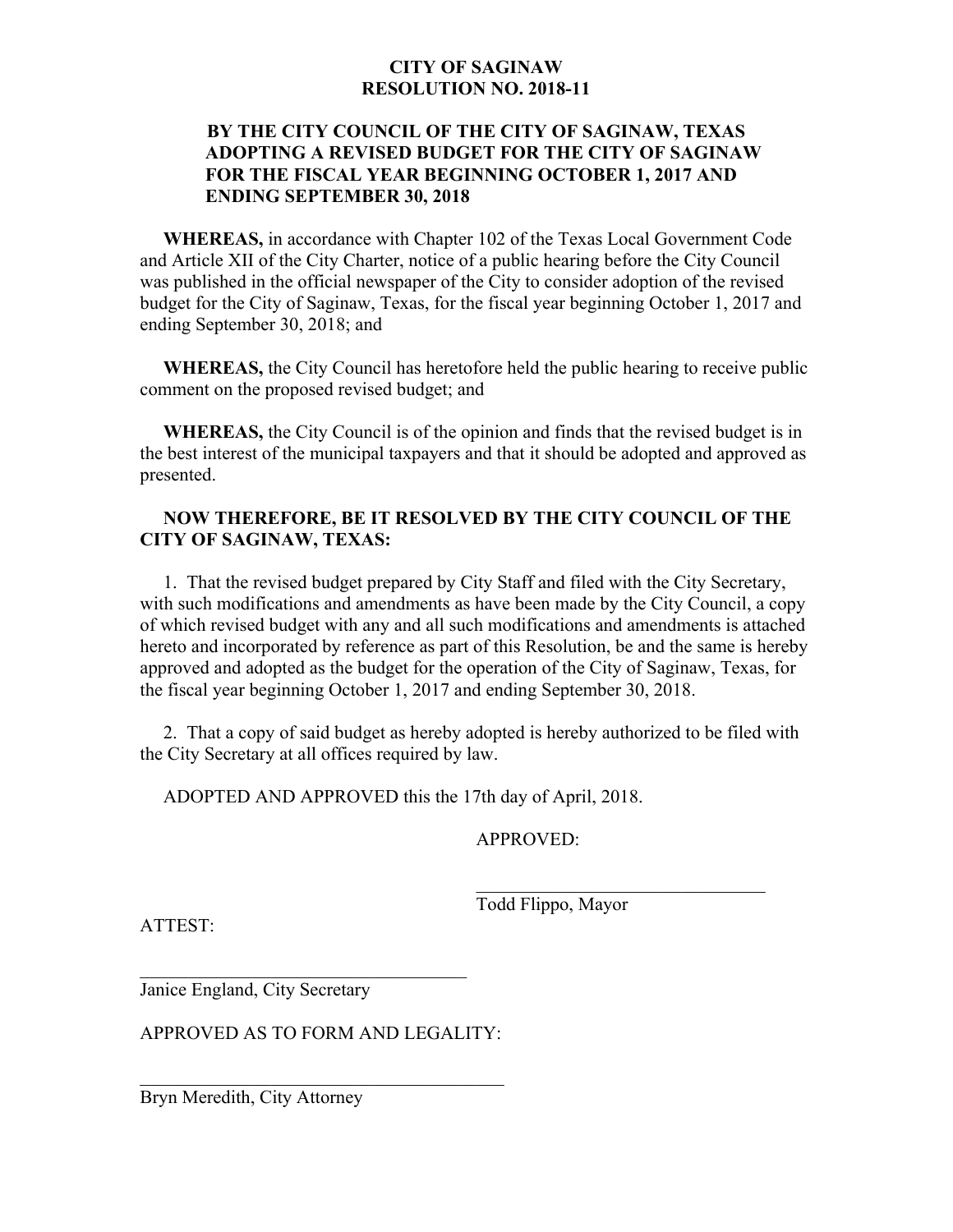# **M E M O R A N D U M**

**DATE:** April 6, 2018 **TO:** Gabe Reaume, City Manager **FROM:** Kim Quin, Finance Director **RE:** 2017-2018 Mid-year Budget Adjustments

Our projections for revenues and expenditures are tracking mostly as budgeted and as a result we have very few mid-year adjustments. Changes by fund are highlighted below.

### **General Fund –**

- The revenue and expense for the Mariposa loan and repayment previously approved by the City Council.
- Increases to the Administration budget for the addition of two Management Interns and the reassignment in Finance.
- A projected increase for the cost of the election.
- Increases to the special services account for the IT assessment, Strategic Planning consultant, ordinance review consultant, and part time economic development consultant.
- The expense for the additional police department dispatcher and converting the parttime records clerk to full-time as approved by Council.
- BNSF has increased our lease payment for the property the Chamber building occupies.
- Projected revenues from building permits, construction inspection fees, interest income, and delinquent property tax will cover the increased expenses without the additional use of fund balance.

# **Enterprise Fund –**

• The engineering expenditure for the Fairmont Sewer Phase I project that was approved by Council. This line was identified in the I&I study as needing immediate attention.

# **Crime Control and Prevention District –**

• The revenue and expense for the rifle resistant vests grant.

# **Donations Fund –**

• The tennis court resurfacing approved by the City Council has been added to the parks donation budget.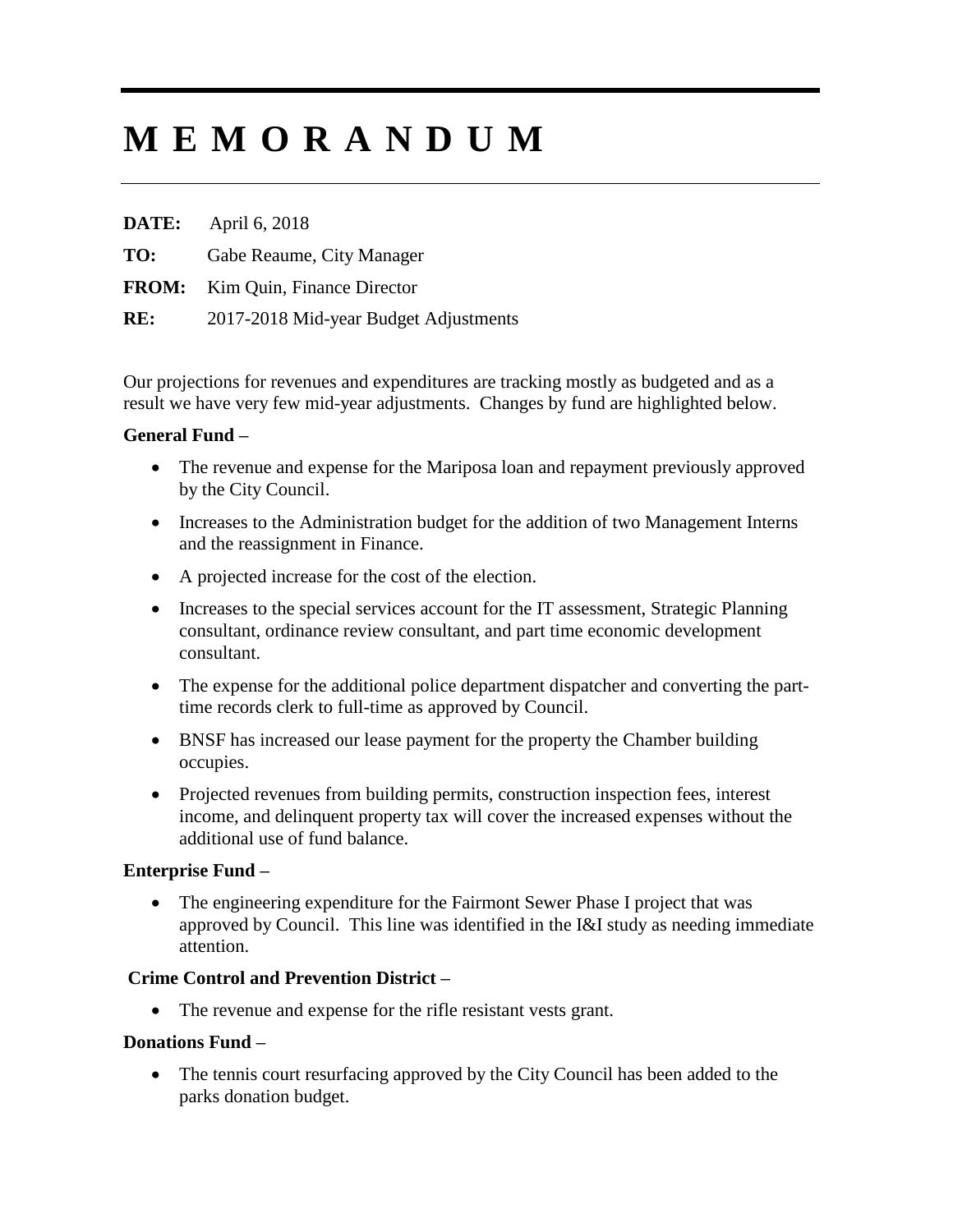## **MID-YEAR BUDGET ADJUSTMENTS FY 2017-2018**

|            |    |            |     | <b>EXPENSES</b> | <b>COMMENTS</b>                                                    |
|------------|----|------------|-----|-----------------|--------------------------------------------------------------------|
|            |    |            |     |                 |                                                                    |
| 01-3610-00 | \$ | 5,000.00   |     |                 | Projected year end                                                 |
| 01-3703-00 | \$ | 69,470.00  |     |                 | Projected year end                                                 |
| 01-3705-00 | Ś  | 37,435.00  |     |                 | Willow Vista IIIC                                                  |
| 01-3905-00 | Ś  | 443,000.00 |     |                 | Mariposa repayment (budgeted 16,000 payment)                       |
| 01-3910-00 | \$ | 990.00     |     |                 | Police radio funds                                                 |
| 01-3950-00 | \$ | 50,000.00  |     |                 | Projected year end                                                 |
| 01-4010-02 |    |            | \$  | 25,300.00       | Management Interns and Finance Director                            |
| 01-4150-02 |    |            | \$  | 1,950.00        |                                                                    |
| 01-4160-02 |    |            | \$  | 915.00          |                                                                    |
| 01-5000-02 |    |            | \$  | 4,000.00        | Projected year end                                                 |
| 01-6650-02 |    |            | \$  | 57,000.00       | IT assessment - \$15,000, Strategic Planning Consultant - \$25,000 |
|            |    |            |     |                 | Ordinance review - \$10,000, Temp Economic Dev. Consultant \$7,000 |
| 01-5260-02 |    |            | \$  | 7,500.00        | Lease from BNSF for Chamber Property                               |
| 01-4010-05 |    |            | \$  | 28,000.00       | New Dispatcher and Records Clerk PT to FT                          |
| 01-4150-05 |    |            | \$  | 2,140.00        | $\mathbf{u}$                                                       |
| 01-4160-05 |    |            | \$  | 4,930.00        | $\mathbf{u}$                                                       |
| 01-4180-05 |    |            | \$  | 13,170.00       |                                                                    |
| 01-7000-05 |    |            | \$  | 990.00          | Police radios                                                      |
| 01-6140-13 |    |            |     | 460,000.00      | Mariposa loan                                                      |
|            | \$ |            |     |                 |                                                                    |
|            | \$ | 605,895.00 | \$  | 605,895.00      |                                                                    |
|            |    |            |     |                 |                                                                    |
|            |    |            |     |                 |                                                                    |
| 05-7021-55 |    |            | \$  | 55,000.00       | Engineering                                                        |
|            | \$ | 55,000.00  |     |                 |                                                                    |
|            | \$ | 55,000.00  | \$. | 55,000.00       |                                                                    |
|            |    |            |     |                 |                                                                    |